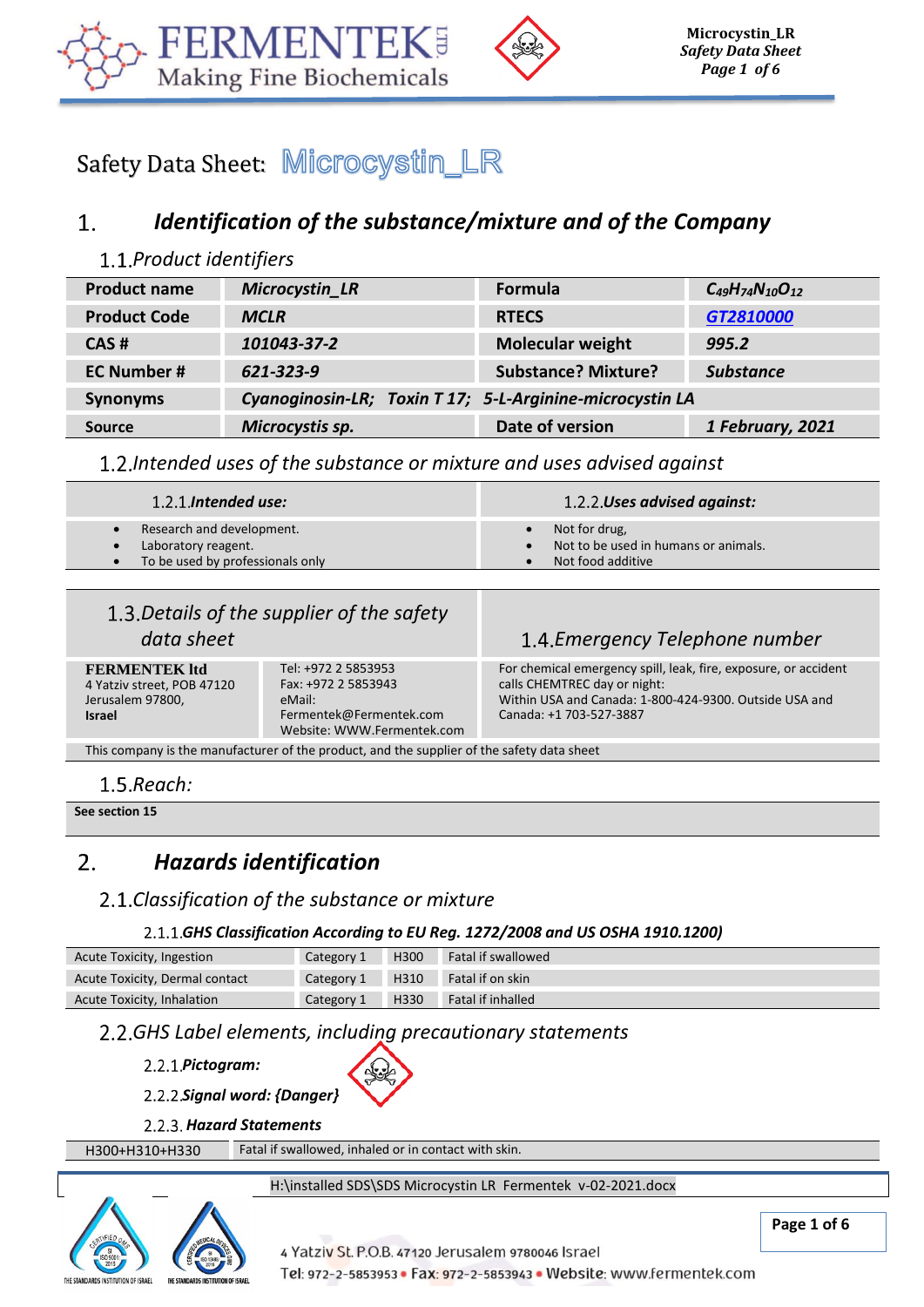



### *GHS Precautionary Statements*

| P201             | Obtain special instructions before use.                                        |
|------------------|--------------------------------------------------------------------------------|
| P <sub>202</sub> | Do not handle until all safety precautions have been read and understood.      |
| P <sub>270</sub> | Do not eat, drink, or smoke when using this product.                           |
| $P308 + P310$    | IF exposed or concerned: immediately call a POISON CENTER or doctor/physician. |

#### *Composition/information on ingredients* 3.

| <b>Substance</b>          |                           |  |
|---------------------------|---------------------------|--|
| Substance name:           | Microcystin_LR            |  |
| Concentration             | $\epsilon = 100\%$        |  |
| <b>CAS Registry#:</b>     | 101043-37-2               |  |
| <b>EC#:</b>               | 621-323-9                 |  |
| <b>Molecular Formula:</b> | $C_{49}H_{74}N_{10}O$     |  |
| <b>Molecular Weight:</b>  | 995.2                     |  |
| <b>Classification</b>     | <b>Acute Tox. 1; H300</b> |  |
| Mixture?                  | Substance.                |  |

#### $\overline{4}$ . *First Aid Measures*

# *Description of First Aid Measures*

| <b>General advice:</b> | Call a physician. Show this safety data sheet to the doctor in attendance.                                                                                                                                                                                                                                                                      |
|------------------------|-------------------------------------------------------------------------------------------------------------------------------------------------------------------------------------------------------------------------------------------------------------------------------------------------------------------------------------------------|
| Eye contact:           | Rinse out with plenty of water. Remove contact lenses                                                                                                                                                                                                                                                                                           |
| <b>Skin Contact:</b>   | Take off immediately all contaminated clothing. Rinse skin with water/shower.                                                                                                                                                                                                                                                                   |
| Ingestion:             | Give water to drink (two glasses at most). Seek medical advice immediately. In exceptional cases only, if medical<br>care is not available within one hour, induce vomiting (only in persons who are wide awake and fully conscious),<br>administer activated charcoal (20 - 40 g in a 10% slurry) and consult a doctor as quickly as possible. |
| Inhalation:            | If inhalled, move person into fresh air. If not breathing, give artificial respiration. Consult a physician.                                                                                                                                                                                                                                    |

# *Most important symptoms and effects, both acute and delayed*

### **General symptoms**

*Indication of any immediate medical attention and special treatment needed*

No data available

#### 5. *Fire-fighting measures*

# *Extinguishing media*

| Use water spray, alcohol-resistant foam, dry chemical, or carbon dioxide.<br>Suitable extinguishing media |                                                                                                  |  |
|-----------------------------------------------------------------------------------------------------------|--------------------------------------------------------------------------------------------------|--|
| Unsuitable extinguishing media                                                                            | None known                                                                                       |  |
| 5.2. Other information                                                                                    |                                                                                                  |  |
| <b>Hazardous combustion products</b>                                                                      | Carbon oxides, Nitrogen oxides                                                                   |  |
| <b>Advice for firefighters</b>                                                                            | Wear self-contained breathing apparatus for fire fighting if necessary. Wear protective<br>suit. |  |



H:\installed SDS\SDS Microcystin LR Fermentek v-02-2021.docx

**Page 2 of 6**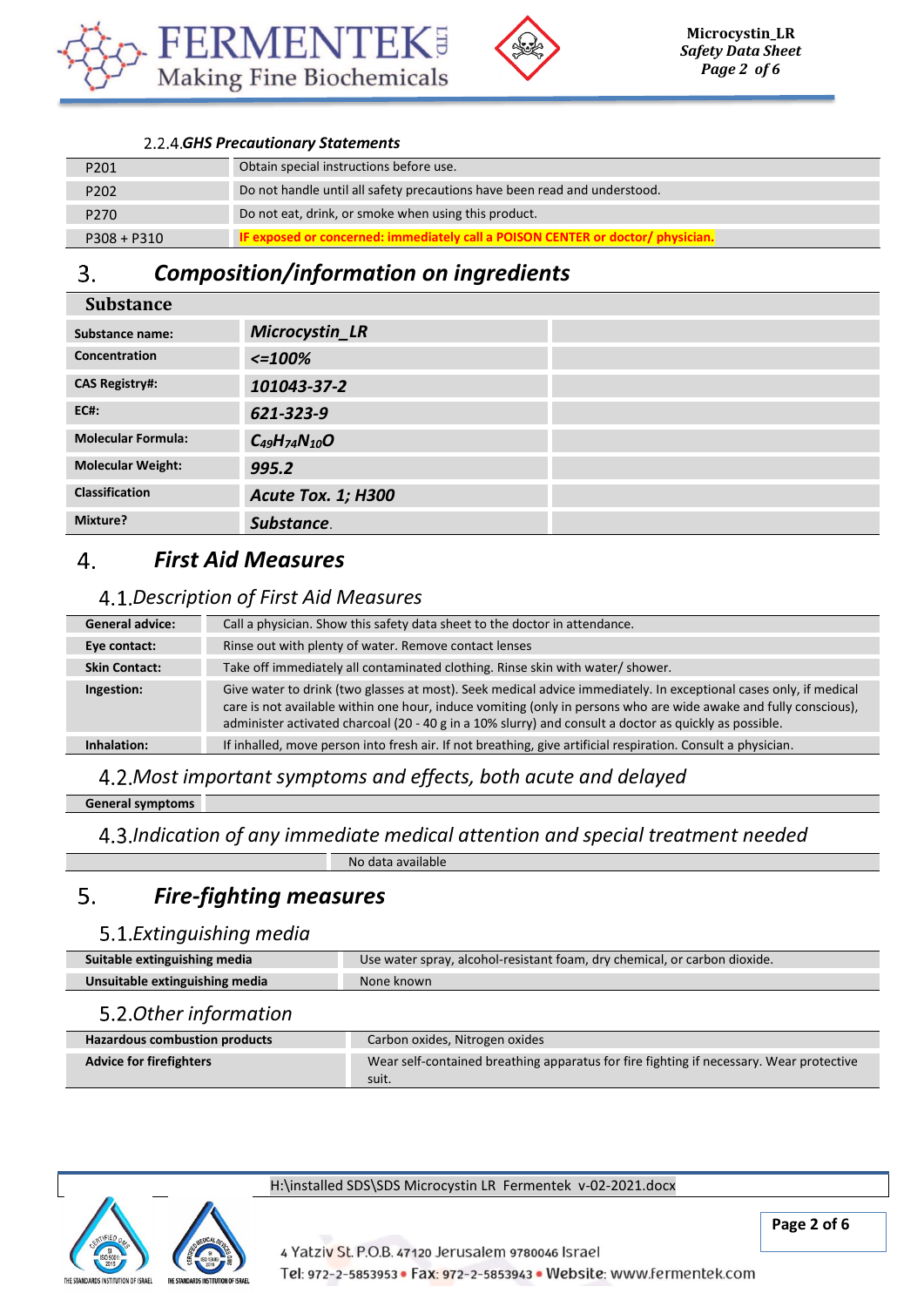



#### *Accidental release measures* 6.

### *Personal precautions, protective equipment and emergency procedures*

**Personal precautions** Use personal protective equipment as required. Keep people away from and upwind of spill/leak.

### *Environmental precautions*

| Prevent further leakage or spillage if safe to do so. Prevent product from entering drains.<br><b>Environmental precautions</b> |  |
|---------------------------------------------------------------------------------------------------------------------------------|--|
|---------------------------------------------------------------------------------------------------------------------------------|--|

### *Methods and material for containment and cleaning up*

| <b>Methods for containment:</b> | Prevent further leakage or spillage if safe to do so. Cover powder spill with plastic sheet or tarp to<br>minimize spreading. Dike far ahead of liquid spill for later disposal.                                                                                                                                                                                                  |
|---------------------------------|-----------------------------------------------------------------------------------------------------------------------------------------------------------------------------------------------------------------------------------------------------------------------------------------------------------------------------------------------------------------------------------|
| Methods for cleaning up:        | Clean-up should be dealt with only by qualified personnel familiar with the specific substance. Cover<br>liquid spill with sand, earth or other non-combustible absorbent material (e.g. sand, earth,<br>diatomaceous earth, and vermiculite). Cover powder spill with plastic sheet or tarp to minimize<br>spreading. Sweep up and shovel into suitable containers for disposal. |

#### $7<sub>1</sub>$ *Handling and storage*

### *Precautions for safe handling*

| Advice on safe handling: | Avoid contact with skin, eyes or clothing. Use personal protective equipment as required. Wash  |
|--------------------------|-------------------------------------------------------------------------------------------------|
|                          | contaminated clothing before reuse. Do not breathe dust/fume/gas/mist/vapors/spray. Do not eat, |
|                          | drink or smoke when using this product.                                                         |

# *Conditions for safe storage, including any incompatibilities*

| <b>Storage Conditions:</b> | Keep container tightly closed in a dry and well-ventilated place.<br>Keep out of the reach of children.<br>Store at -20 °C. |
|----------------------------|-----------------------------------------------------------------------------------------------------------------------------|
| Suitable packaging         | Must only be kept in original packaging.                                                                                    |
| Incompatible materials:    | None known based on information available.                                                                                  |

#### 8. *Exposure Controls/Personal Protection*

### *Control parameters*

| Control parameters | Components with workplace control parameters |
|--------------------|----------------------------------------------|
|--------------------|----------------------------------------------|

### *Exposure controls*

| Appropriate engineering | Showers, Eyewash stations, Ventilation systems                       |
|-------------------------|----------------------------------------------------------------------|
| controls                | Avoid contact with skin, eyes and clothing.                          |
|                         | Wash hands before breaks and immediately after handling the product. |
|                         | Use fumehood for routine work.                                       |

# *Personal protective equipment*

| [PPE=Personal Protection Equipment]   |                                                                                                                                                                                                                                                                                                                                                                                                                                       |
|---------------------------------------|---------------------------------------------------------------------------------------------------------------------------------------------------------------------------------------------------------------------------------------------------------------------------------------------------------------------------------------------------------------------------------------------------------------------------------------|
| <b>PPE: Respiratory</b><br>protection | Where risk assessment shows air-purifying respirators are appropriate use a fullface particle respirator type<br>N100 (US) or type P3 (EN 143) respirator cartridges as a backup to engineering controls. If the respirator is the<br>sole means of protection, use a full-face supplied air respirator. Use respirators and components tested and<br>approved under appropriate government standards such as NIOSH (US) or CEN (EU). |
| <b>PPE: Hand Protection:</b>          | Handle with gloves. Gloves must be inspected prior to use. Use proper glove removal techniques to avoid skin<br>contact with this product. Dispose of contaminated gloves after use in accordance with applicable laws and<br>good laboratory practices, and wash and dry hands                                                                                                                                                       |
| <b>PPE: Eye Protection:</b>           | Use a face shield and safety glasses. Use equipment for eye protection tested and approved under<br>appropriate government standards such as NIOSH (US) or EN 166 (EU)                                                                                                                                                                                                                                                                |



### H:\installed SDS\SDS Microcystin LR Fermentek v-02-2021.docx



**Page 3 of 6**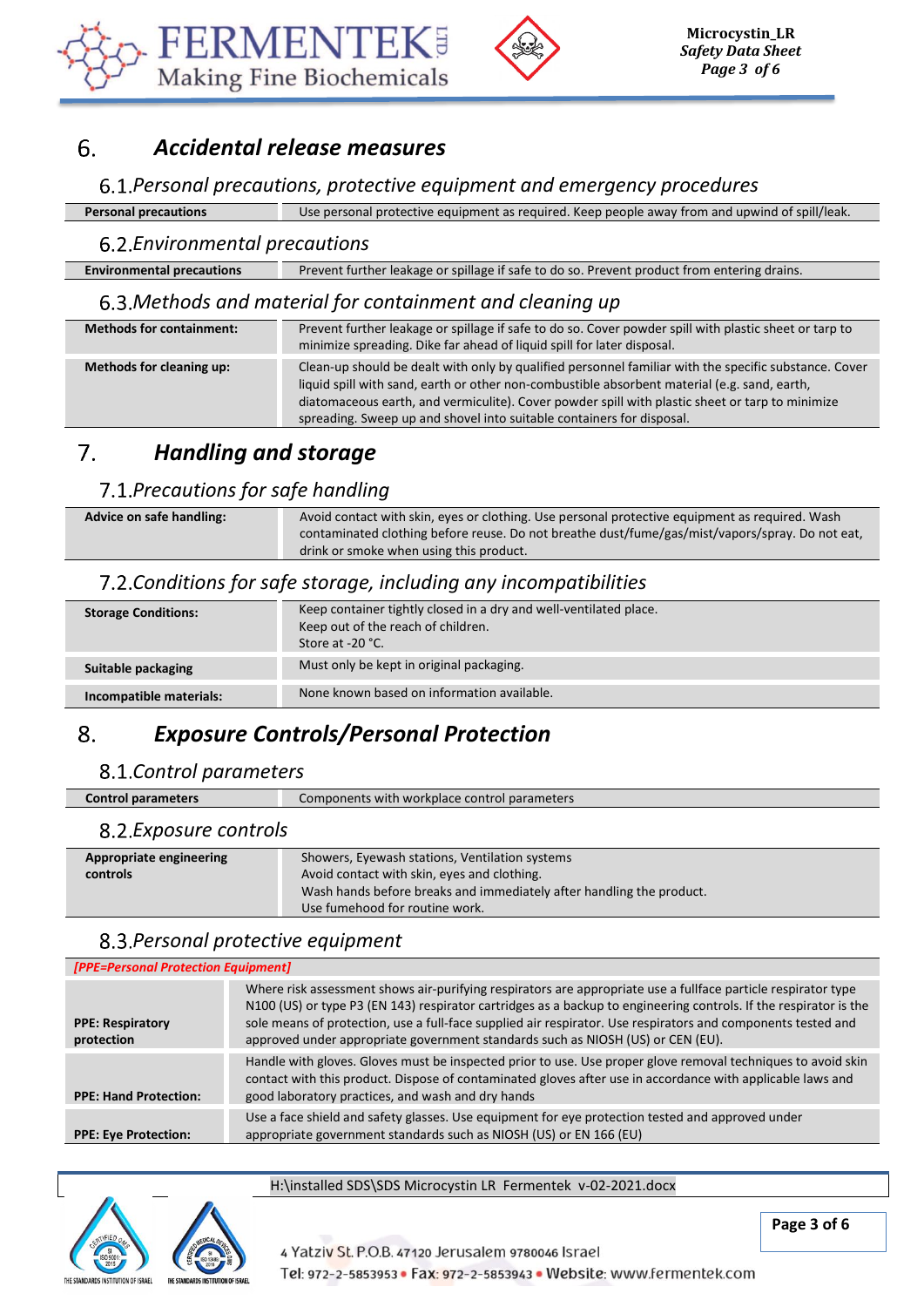



**PPE: Skin and Body Protection:** 

Handle with gloves. Gloves must be inspected prior to use. Use proper glove removal technique (without touching glove's outer surface) to avoid skin contact with this product. Dispose of contaminated gloves after use in accordance with applicable laws and good laboratory practices. Wash and dry hands. The selected protective gloves have to satisfy the specifications of Regulation (EU) 2016/425 and the standard EN 374 derived from it.

#### 9. *Physical and chemical properties*

# *Physical / chemical properties*

| Physical State at room temperature            | Solid / powder |
|-----------------------------------------------|----------------|
| Color                                         | Light yellow   |
| No further safety relevant data are available |                |

#### 10. *Stability and reactivity*

| Reactivity:                        | No information available.                                                                               |
|------------------------------------|---------------------------------------------------------------------------------------------------------|
| Chemical stability:                | No information available.                                                                               |
| Conditions to avoid                | No information available.                                                                               |
| Incompatible materials             | No information available.                                                                               |
| Possibility of Hazardous Reactions | No information available.                                                                               |
| Hazardous decomposition products   | Hazardous decomposition products formed under fire conditions.: Carbon oxides,<br>Nitrogen oxides (NOx) |

#### *Toxicological information* 11.

# *Information on toxicological effects*

### **To the best of our knowledge, the toxicological effects of this product have not been thoroughly studied yet.**

| 11.1.1<br><b>Acute Toxicity</b>              |                                     |
|----------------------------------------------|-------------------------------------|
| Oral toxicity:                               | LD50 oral Mouse 5mg/kg, Rat>5 mg/kg |
| Serious eye damage                           | No quantitative data available      |
| Respiratory or skin sensitization/corrosion: | No data available                   |
|                                              |                                     |

#### $11.1.2.$ *CRM (Carciniogene, Mutagene, Reproductive hazards)*

| Germ cell mutagenicity:                 | No data available                                |
|-----------------------------------------|--------------------------------------------------|
| Carcinogenicity:                        | Suspected carcinogen (listed in REACH Annex III) |
| Reproductive toxicity / Teratogenicity: | No data available                                |

### *Additional information*

| Symptoms (according to Handbook of Chemical<br>and Biological warfare agents, D. Hank Ellison, 2nd<br>edition, page 481) | This material is hazardous through inhalation, penetration through broken skin, and<br>ingestion. Symptoms include shivering, and rapid, deep breathing, progressing to<br>twitching, convulsions, gasping respirations, and death. Shock and death occur<br>within a matter of hours. |
|--------------------------------------------------------------------------------------------------------------------------|----------------------------------------------------------------------------------------------------------------------------------------------------------------------------------------------------------------------------------------------------------------------------------------|
| RTECS number                                                                                                             | GT2810000                                                                                                                                                                                                                                                                              |

#### 12. *Ecological Information*

| <b>Eco-Toxicity</b>   | No further relevant information available  |
|-----------------------|--------------------------------------------|
| Other adverse effects | No further relevant information available. |



#### H:\installed SDS\SDS Microcystin LR Fermentek v-02-2021.docx

4 Yatziv St. P.O.B. 47120 Jerusalem 9780046 Israel Tel: 972-2-5853953 · Fax: 972-2-5853943 · Website: www.fermentek.com

**Page 4 of 6**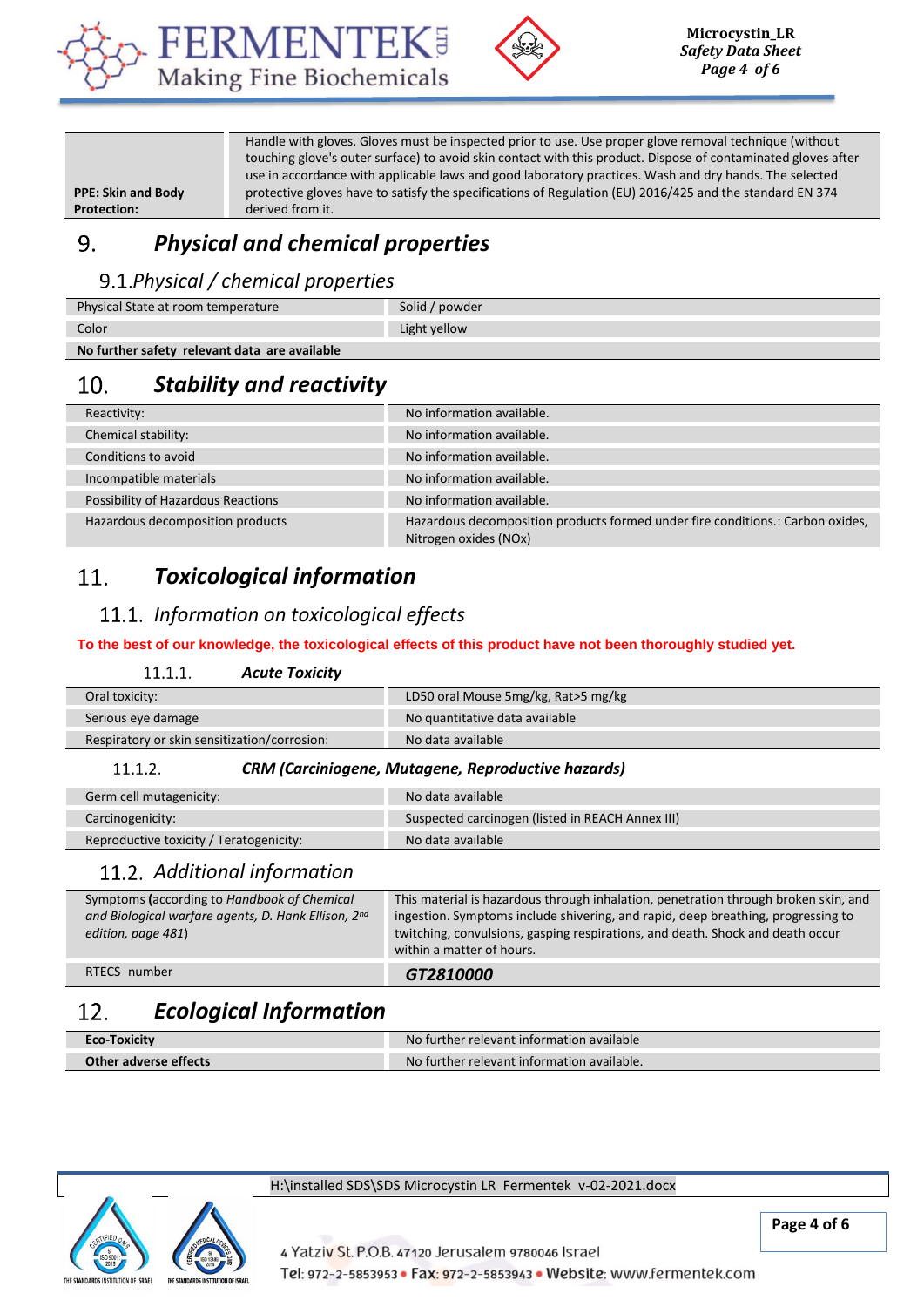



#### *Disposal Considerations* 13.

# *Waste treatment methods*

| Waste from residues / unused products | Dispose of in accordance with local regulations |
|---------------------------------------|-------------------------------------------------|
| <b>Contaminated packaging</b>         | Dispose of as unused product                    |

#### *Transport information*  $14.$

### *UN number, Proper Shipping Name, Transport Hazard Class, packing group*

|                                                             | <b>US DOT</b>                                                                          | <b>US IATA</b>                                                                                | <b>US IMDG</b>                                                                                | US ADR/RID                                                                                    |
|-------------------------------------------------------------|----------------------------------------------------------------------------------------|-----------------------------------------------------------------------------------------------|-----------------------------------------------------------------------------------------------|-----------------------------------------------------------------------------------------------|
| <b>UN Number</b><br>UN proper shipping<br>name              | UN 3642<br>Toxins, Extracted from<br>Living Sources, Solid,<br>N.O.S. (Microcystin LR) | <b>UN 3642</b><br>Toxins, Extracted from<br>Living Sources, Solid,<br>N.O.S. (Microcystin LR) | <b>UN 3642</b><br>Toxins, Extracted from<br>Living Sources, Solid,<br>N.O.S. (Microcystin LR) | <b>UN 3642</b><br>Toxins, Extracted from<br>Living Sources, Solid,<br>N.O.S. (Microcystin LR) |
| <b>Transport Hazard Class &amp;</b><br><b>Packing Group</b> | 6.1<br>Pg I                                                                            | 6.1<br>Pg I                                                                                   | 6.1<br>Pg I                                                                                   | 6.1<br>Pg I                                                                                   |

# *Addional information*

|                                 |                                                                                                  |  | Not marine polutant |  |
|---------------------------------|--------------------------------------------------------------------------------------------------|--|---------------------|--|
| <b>Excepted quantities (EQ)</b> |                                                                                                  |  |                     |  |
|                                 |                                                                                                  |  |                     |  |
| De Minimis exemption            | Transported under De Minimis exemption. Code: E5. Maximum net quantity per inner packaging: 1 g. |  |                     |  |
|                                 | Maximum net quantity per outer packaging: 300 g                                                  |  |                     |  |

#### $15.$ *Regulatory information*

# *Safety, health, and environmental regulations/legislation*

| <b>USA EPA / TSCA</b>         | This product is not listed on the USA EPA TSCA (it is for research)                                                                       |
|-------------------------------|-------------------------------------------------------------------------------------------------------------------------------------------|
| USA EPA / SARA                | S. 302 (EHS): NO.<br>S. 304 RQ: NO<br>S. 313 (TRI): NO                                                                                    |
| <b>EU ECHA Status</b>         | This product is registered with the EU ECHA, Number 621-323-9<br>ANNEX III: Listed (Suspected carcinogen)<br><b>REACH: Not registered</b> |
| <b>EU- Substances of very</b> | This product does not contain substances of very high concern according to Regulation (EC) No 1907/2006                                   |
| high concern (SVHC)           | (REACH), Article 57 above the respective regulatory concentration limit of $\geq 0.1$ % (w/w).                                            |

#### 16. *Other information*

### 16.1. Date of revision:

✓ **Monday, 1 February, 2021 10:02**

### *General Disclaimer*

- ✓ The information provided in this Safety Data Sheet is correct to the best of our knowledge, information and belief at the date of its publication.
- The information given here is designed only as guidance for safe handling, use, processing, storage, transportation, disposal and release and is not to be considered a warranty or quality specification.
- The information relates only to the specific material designated and may not be valid for such material used in combination with any other materials or in any process, unless specified in the text.

### *The users'/employers' responsibility*

#### $\checkmark$  All recommendations below are advisory in nature.

✓ A risk assessment should be performed by the employer/user prior to use of this product.

H:\installed SDS\SDS Microcystin LR Fermentek v-02-2021.docx



**Page 5 of 6**